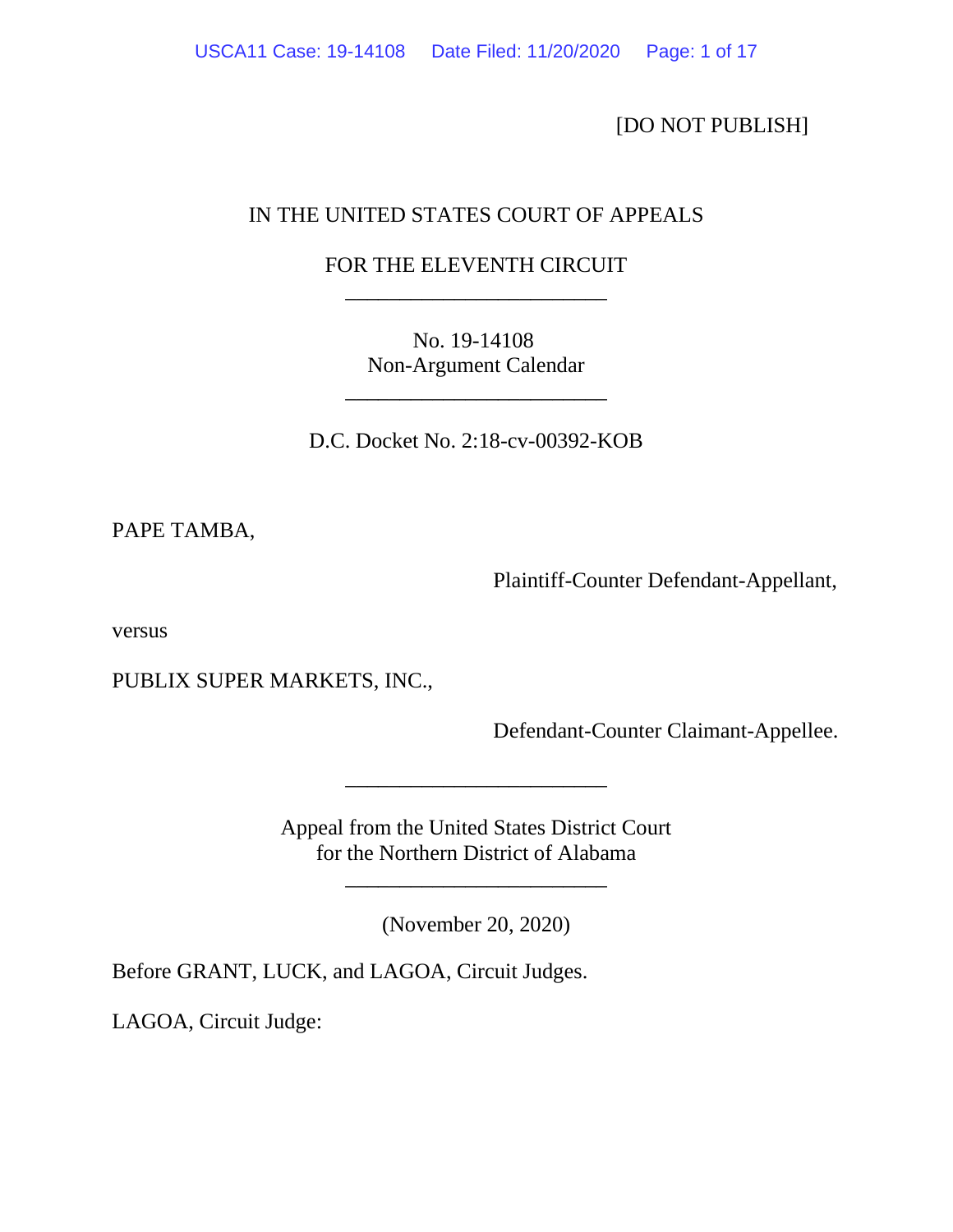Pape Tamba appeals the district court's order granting summary judgment in favor of Publix Super Markets, Inc. on his workplace discrimination claim and Publix's breach of contract counterclaim. For the following reasons, we affirm the district court's order granting summary judgment.

# **I. FACTUAL AND PROCEDURAL HISTORY**

Tamba, an African-American man born in Senegal, initially worked as a forklift operator for Publix in Lakeland, Florida. In 2016, Tamba applied for a "Truck Driver/Truck Driver Trainee" opening with Publix at its warehouse and distribution center in McCalla, Alabama. Although the truck driver and truck driver trainee positions were grouped together in the application, each position entails different duties, responsibilities, and compensation. Truck drivers make outbound deliveries from Publix's McCalla facility to its stores. Truck driver trainees, by comparison, perform "spotter duties" and move and maintain tractors and trailers within the McCalla facility. When a truck driver position opens, a truck driver trainee usually fills it. Generally, Publix pays its truck drivers \$21.85 per hour and its truck driver trainees \$16.79 per hour.

Publix accepted Tamba's application, and both parties signed a Job Offer Acceptance and Commitment Form for Truck Drivers and Truck Driver Trainees ("Commitment Form"). The Commitment Form stated that Tamba was hired as a truck driver—not a truck driver trainee—even though Publix intended to hire Tamba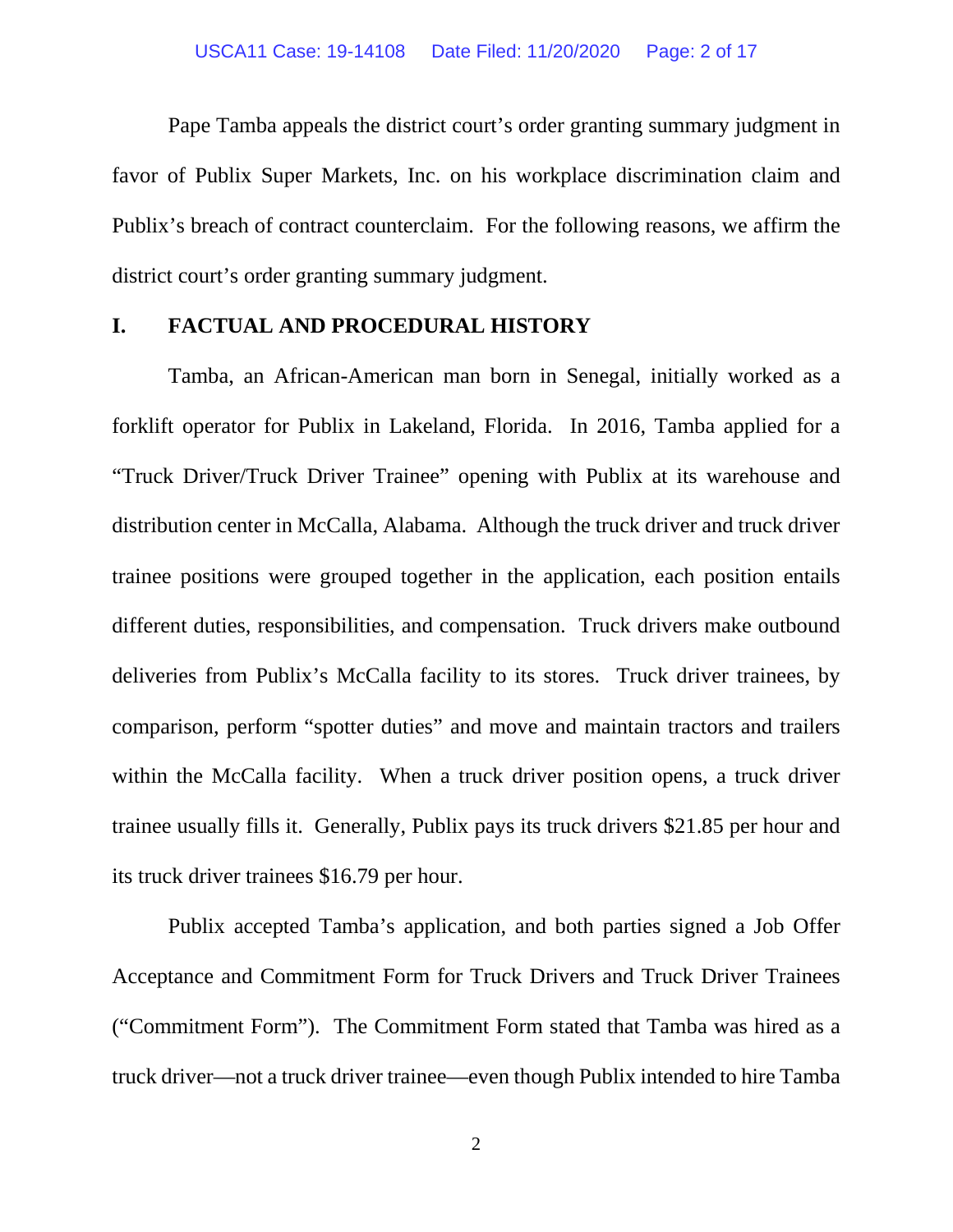#### USCA11 Case: 19-14108 Date Filed: 11/20/2020 Page: 3 of 17

as a truck driver trainee. The parties also signed a Relocation Package Repayment Agreement ("Relocation Agreement"). Under the Relocation Agreement, Publix agreed to compensate Tamba for his relocation costs in moving to McCalla, Alabama. Tamba, in turn, agreed that if he was terminated by Publix for any reason within one year, he would reimburse his relocation benefits. Notably, the Relocation Agreement identified Tamba as a truck driver trainee. Tamba's relocation benefits ultimately totaled \$15,246.57.

After relocating to McCalla, Tamba allegedly experienced discrimination based on his race and national origin. According to Tamba, at an April 2017 staff meeting, Publix employees "began laughing at [his] accent" and repeatedly asked Tamba "where [he] was from." Tamba also alleged that Paul Chambers, the dispatch superintendent, asked him how he became a truck driver when "you have to be at least ten years in [the] Publix warehouse" to become a truck driver.

Around this time, Publix became aware that Tamba was erroneously classified and compensated as a truck driver even though Tamba had only trained, visited store locations, and performed spotter duties during his McCalla tenure. Accordingly, Publix reduced Tamba's compensation to a truck driver trainee wage. Tamba complained about his reduced wage and discriminatory treatment to Publix's Human Resources department.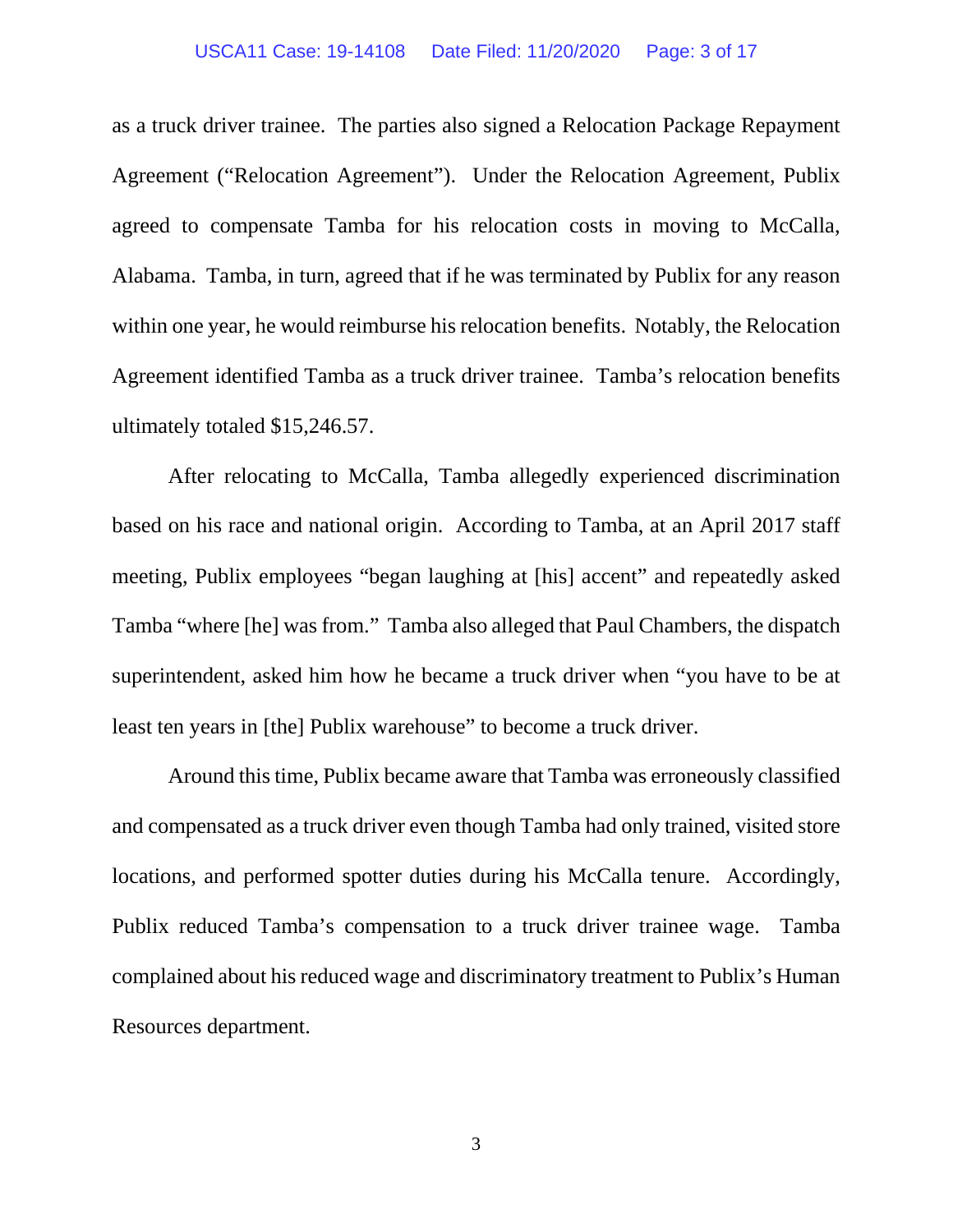On June 8, 2017, Tamba caused an accident at the McCalla facility. As evidenced on surveillance footage, Tamba backed his tractor and trailer into a return center dock at 11:33 p.m. He shut off his tractor's engine, exited the tractor, and went into the return center. Because Tamba forgot to set the parking brake before exiting the tractor, his tractor and trailer rolled forward and hit another trailer, causing damage to both trailers. A few minutes later, Tamba exited the return center and observed the damage caused by the accident. Tamba then backed up his trailer and tractor into the loading dock, further inspected the damage, entered the other tractor, and drove that tractor to another location in the facility. As the district court observed, after approximately forty minutes, "Tamba drove his tractor back to the damaged trailer, realigned the damaged trailer, and backed it into place. The relevant surveillance footage ends there."

Later in his shift, Tamba reported the incident to Deonta Harvard, the return center lead. In an incident report, Tamba stated "I was doing the post trip inspection and I found damage on the front and [right] side of the tractor. I may [have] hit something or I was hit by someone. I immediately advise[d] the return center lead person." Harvard informed Godfrey Saunders, the return center manager, of the accident in an email, stating that when Tamba "went outside to inspect his [tractor] and noticed that the front was damaged that wasn't there at the beginning of the shift. [Tamba] noted that he did not know his truck was damaged or when it actually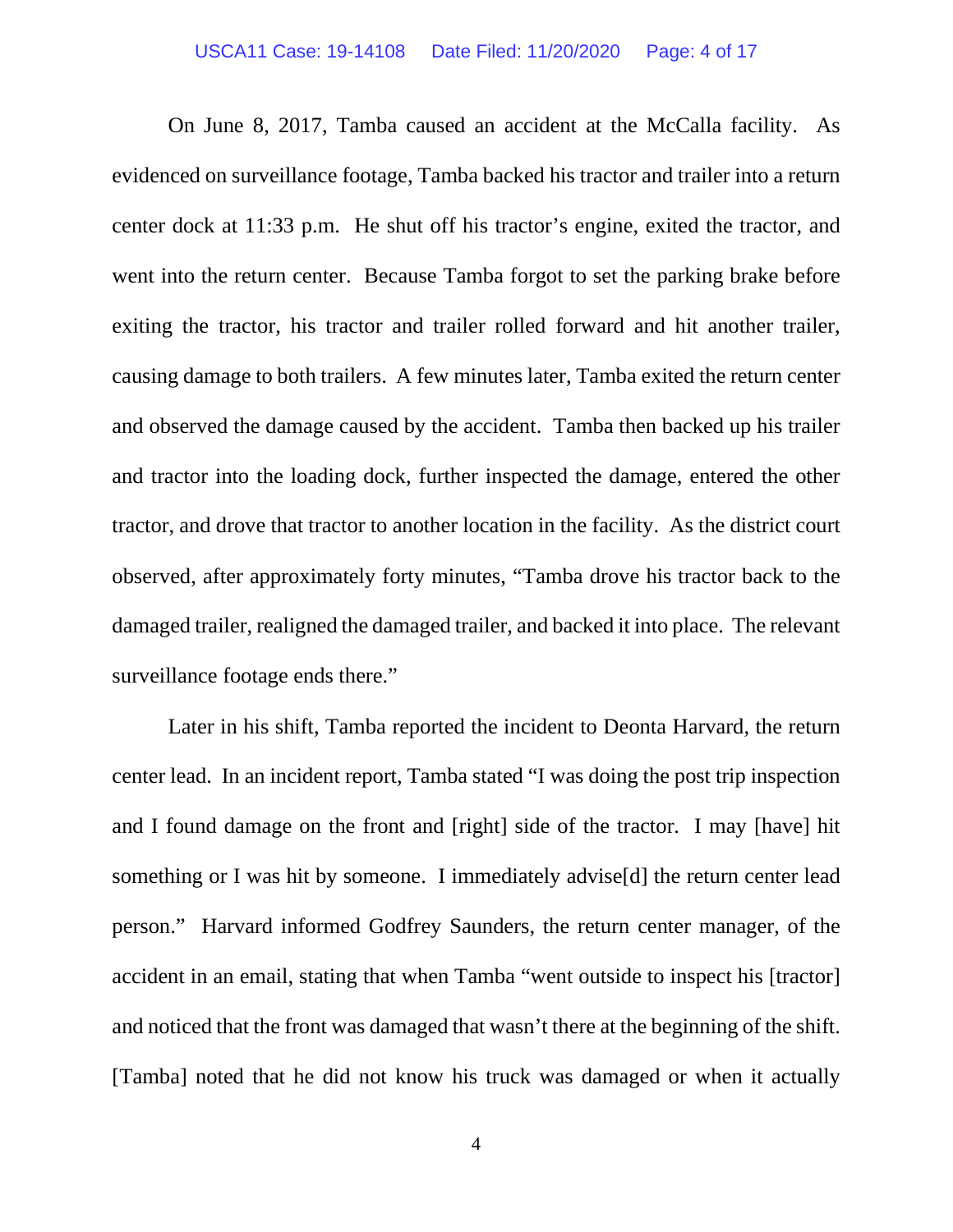### USCA11 Case: 19-14108 Date Filed: 11/20/2020 Page: 5 of 17

happened." Another supervisor informed Saunders that Harvard "said that [Tamba] was doing his post trip inspection when he noticed the damage. Tamba said that he didn't notice anything when he did his pre-trip inspection, so it must have happened on his shift. . . . He didn't notice anything when coming back out."

According to its employee handbook, Publix does not accept "[d]ishonesty of any kind." In fact, dishonesty alone may lead to employment termination. On June 9, 2017, Tamba met with Chambers and Saunders. After management reviewed the reports and surveillance footage, Tamba's employment was terminated for dishonesty. Although his employment was terminated within one year of relocating to McCalla, Tamba did not reimburse his relocation benefits.

Tamba sued Publix for race and national origin discrimination under Title VII of the Civil Rights Act of 1964 and 42 U.S.C. § 1981. [1](#page-4-0) Tamba alleged that Publix held him to a higher standard than white employees who had similar accidents and had completed accident reports. Tamba also alleged that Publix employees mocked his accent and asked where he was from, "reflecting that he was viewed as 'different' or 'other' than the white non-immigrant employees." Publix countersued Tamba

<span id="page-4-0"></span><sup>1</sup> Tamba also sued Publix for retaliation and breach of contract, but abandoned these claims below. We therefore do not address them.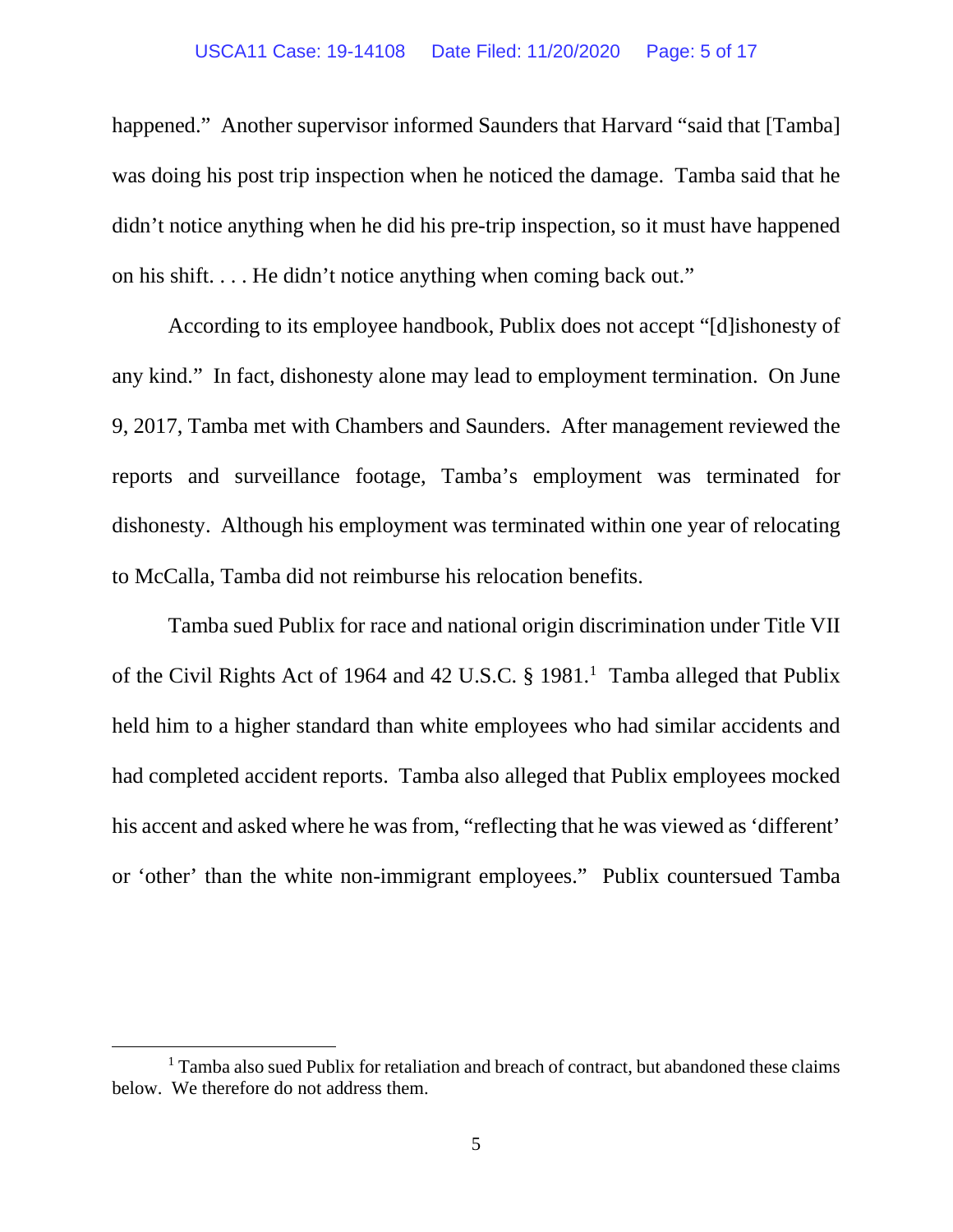and alleged that he breached the Relocation Agreement by failing to reimburse his relocation benefits.<sup>[2](#page-5-0)</sup>

Publix moved for summary judgment. In relevant part, it argued that Tamba could not make out a prima facie case of discrimination because Tamba could not identify similarly situated employees outside his protected class who were treated more favorably by Publix. Publix further argued that Tamba was terminated for dishonesty, which is a legitimate, non-discriminatory reason for employment termination. Although Tamba argued that this was pretext, Publix contended that Tamba could not provide any evidence that he did not behave dishonestly or prove that Publix did not rely on a good faith belief that he behaved dishonestly. As to its breach of contract counterclaim, Publix argued that it had a valid contract with Tamba, that Tamba was terminated within a year of receiving his relocation benefits, and that after being terminated, Tamba never reimbursed Publix the \$15,246.57 of relocation benefits. As such, Publix asserted that, as a matter of law, Tamba breached the Relocation Agreement.

In response, Tamba argued that summary judgment was inappropriate. In relevant part, Tamba asserted that he could identify two comparators outside his protected class that were treated more favorably: employees XX and YY. Tamba

<span id="page-5-0"></span> $2$  Publix also countersued Tamba for unjust enrichment. The facts of the unjust enrichment counterclaim are not relevant to this appeal, as the district court dismissed the counterclaim for lack of subject matter jurisdiction.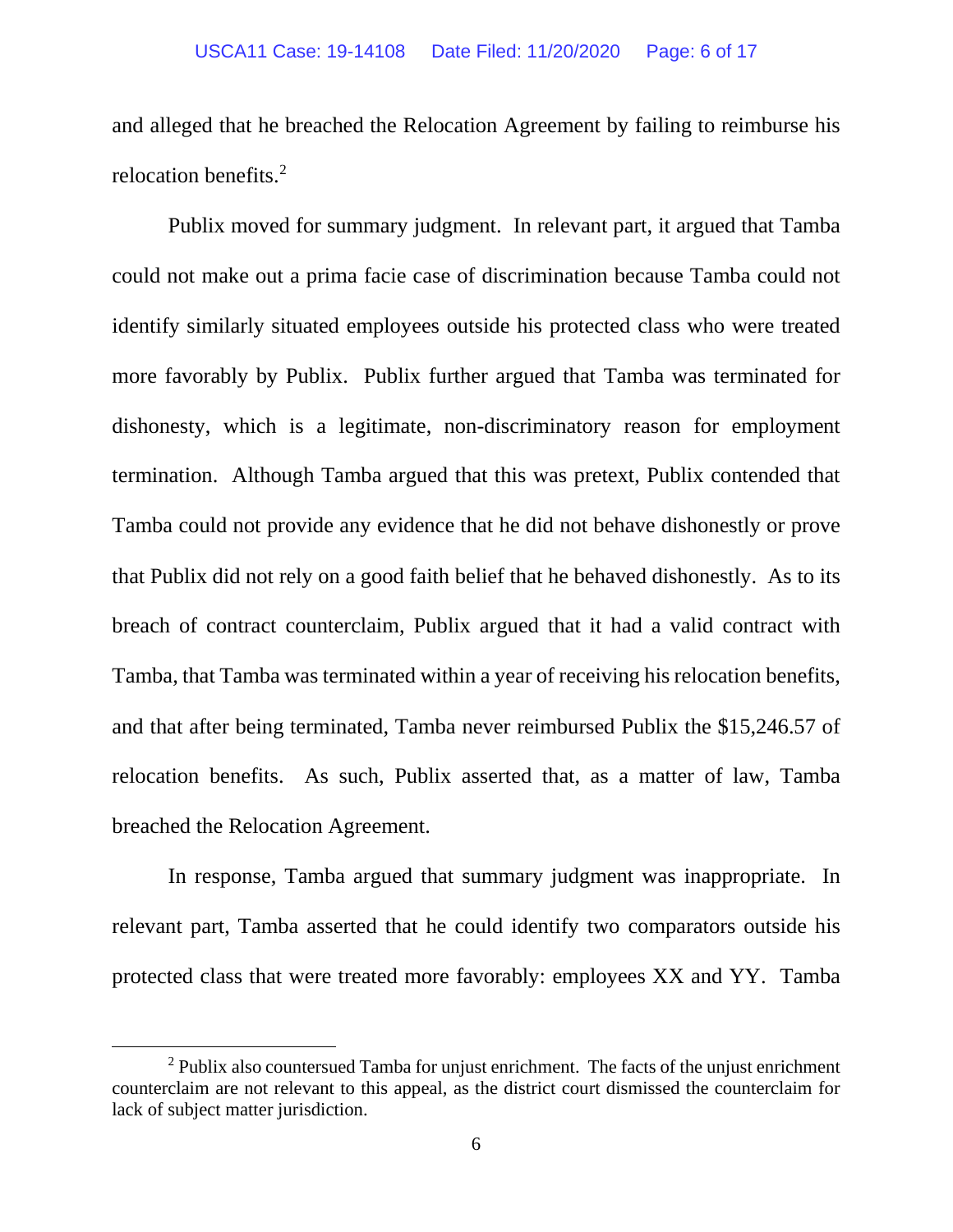contended that XX, a white non-immigrant employee, damaged a Publix trailer but failed to file an incident report. Tamba argued that "[p]resumably XX went to work the next day despite his failure to report." Despite the property damage and failure to file an incident report, Tamba noted, the record did not demonstrate that management inspected surveillance footage of XX's accident. Instead, XX's employment continued, while Tamba's employment was terminated, which, according to Tamba, evidenced discriminatory treatment. Tamba also identified YY, an African-American non-immigrant employee, who also damaged a trailer. Similar to XX, Tamba contended that the record did not show that management inspected surveillance footage of YY's accident or that YY was "charged" with dishonesty. Thus, Tamba argued that because XX and YY were sufficient comparators, he could make out a prima facie case of discrimination.

Additionally, Tamba claimed that Publix's purported justification for his termination was pretextual. As proof of pretext, he argued that Chambers and Saunders provided different reasons for his termination, noting that Chambers testified that Tamba was terminated because he failed to report the accident while Saunders testified that Tamba was terminated because Tamba stated in his incident report that he "may" have hit something. Tamba further argued—broadly and without record citations—that Publix's purported reason for his termination was pretextual because Publix had "opted to demote a dishonest person" or overlook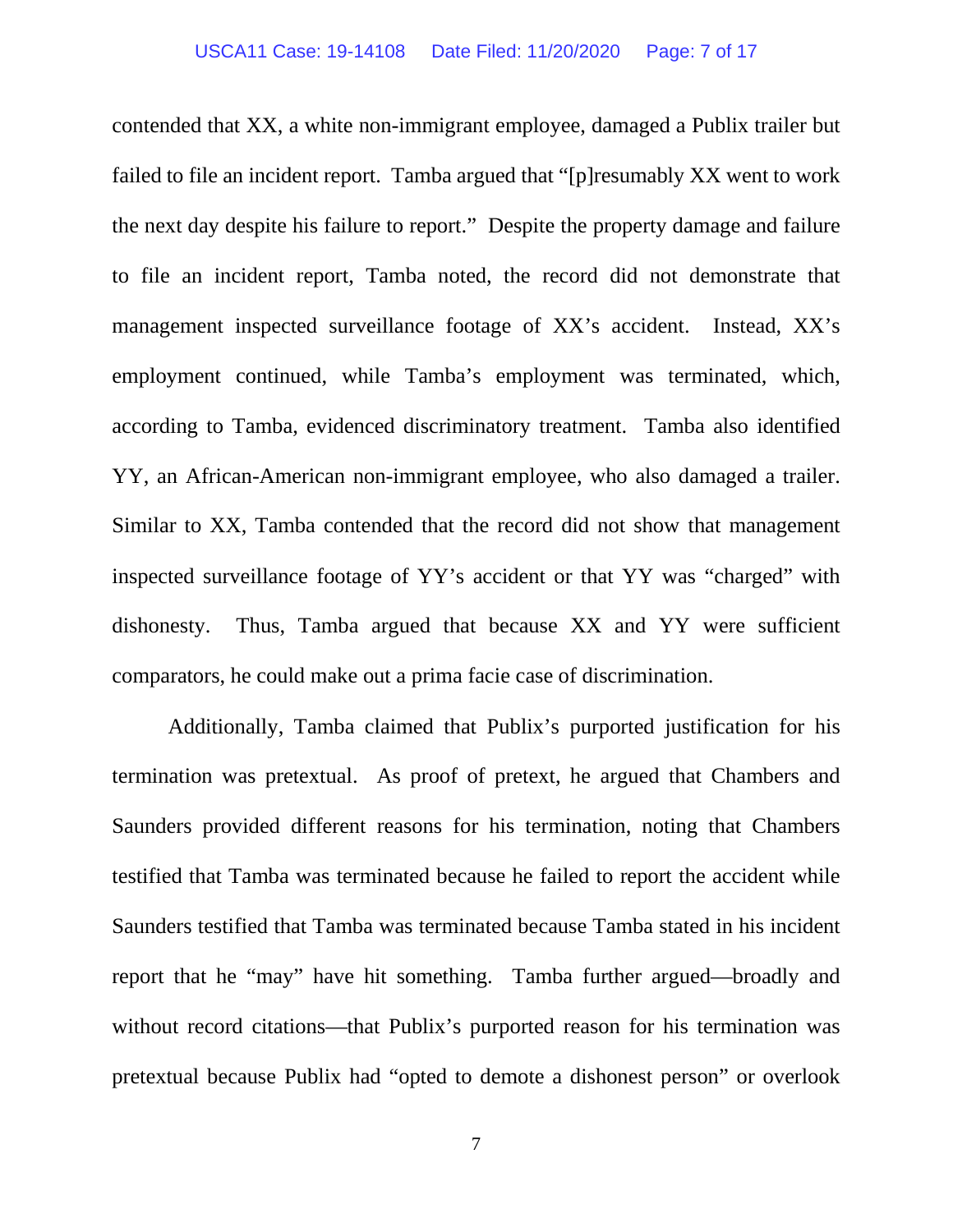### USCA11 Case: 19-14108 Date Filed: 11/20/2020 Page: 8 of 17

"non-immigrant white employees' failure to write any incident reports after damaging Publix property." He also asserted that Harvard, an African-American non-immigrant, was allegedly abusive to employees but was only suspended—not terminated—by Publix. Because Tamba's employment was terminated, but Harvard's employment was only suspended, Tamba argued that Publix engaged in discriminatory conduct. As for Publix's breach of contract counterclaim, Tamba argued that because Publix failed to hire him as a truck driver under the Commitment Form, Tamba need not perform under the Relocation Agreement.

On September 20, 2019, the district court granted summary judgment in favor of Publix on Tamba's discrimination claim and Publix's breach of contract counterclaim. In addressing Tamba's discrimination claim, the district court determined that he did not state a prima facie case of discrimination nor offer circumstantial evidence that Publix terminated his employment because of race or national origin discrimination. Notably, the district court concluded that XX and YY were not proper comparators. As to XX, the district court explained the record only demonstrated "that XX was somehow associated with a damaged" a trailer and noted "[t]he evidence regarding XX end[ed] there." The district court clarified that Tamba was fired for dishonesty, not for damaging property. Therefore, because Tamba did not present evidence that XX acted dishonestly, the district court determined that XX could not serve as a proper comparator. As for YY, the district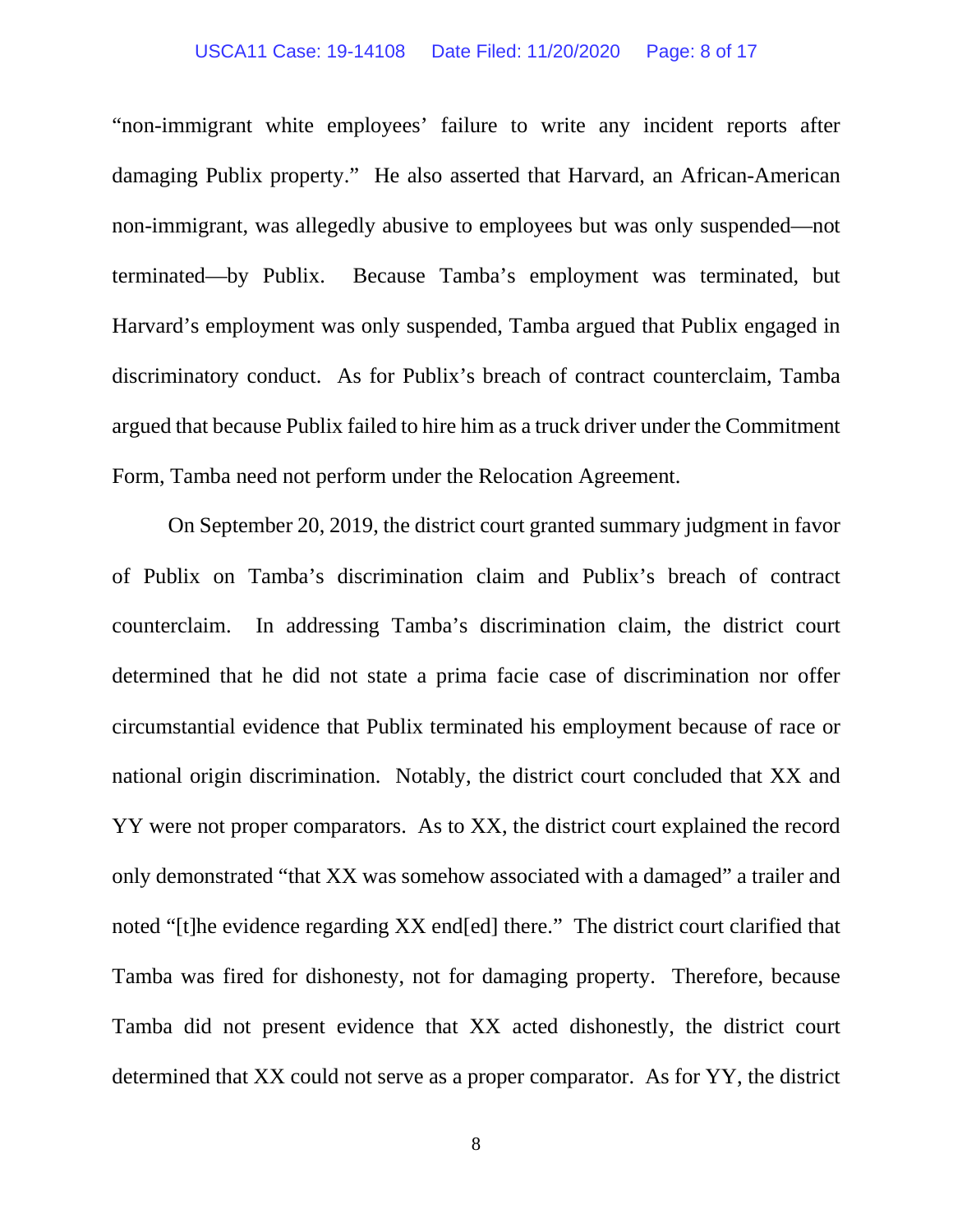### USCA11 Case: 19-14108 Date Filed: 11/20/2020 Page: 9 of 17

court concluded that the record did not contain any evidence of this employee. Therefore, the district court ruled that Tamba did not present a prima facie case of discrimination.

The district court then determined that Tamba did not present any circumstantial evidence that Publix terminated him because of race or national origin discrimination. In fact, the district court stated that Tamba did not present any evidence disputing that he "was dishonest or, at the very least, . . . that Publix reasonably determined that [he] was dishonest." Accordingly, the district court granted summary judgment in favor of Publix on the discrimination claim.

As for Publix's breach of contract counterclaim, the district court stated that the Relocation Agreement was a valid contract and that, under the agreement, Tamba was required to reimburse Publix for the relocation benefits if he was terminated within the year. Although Tamba argued that Publix breached the Commitment Form, the district court concluded that even if Publix breached the Commitment Form, "no evidence shows how Publix's breach of the Commitment Form would affect Mr. Tamba's obligations under the [Relocation] Agreement." Therefore, the district court granted summary judgment in favor of Publix on its breach of contract counterclaim. Tamba filed a timely notice of appeal.

## **II. STANDARD OF REVIEW**

9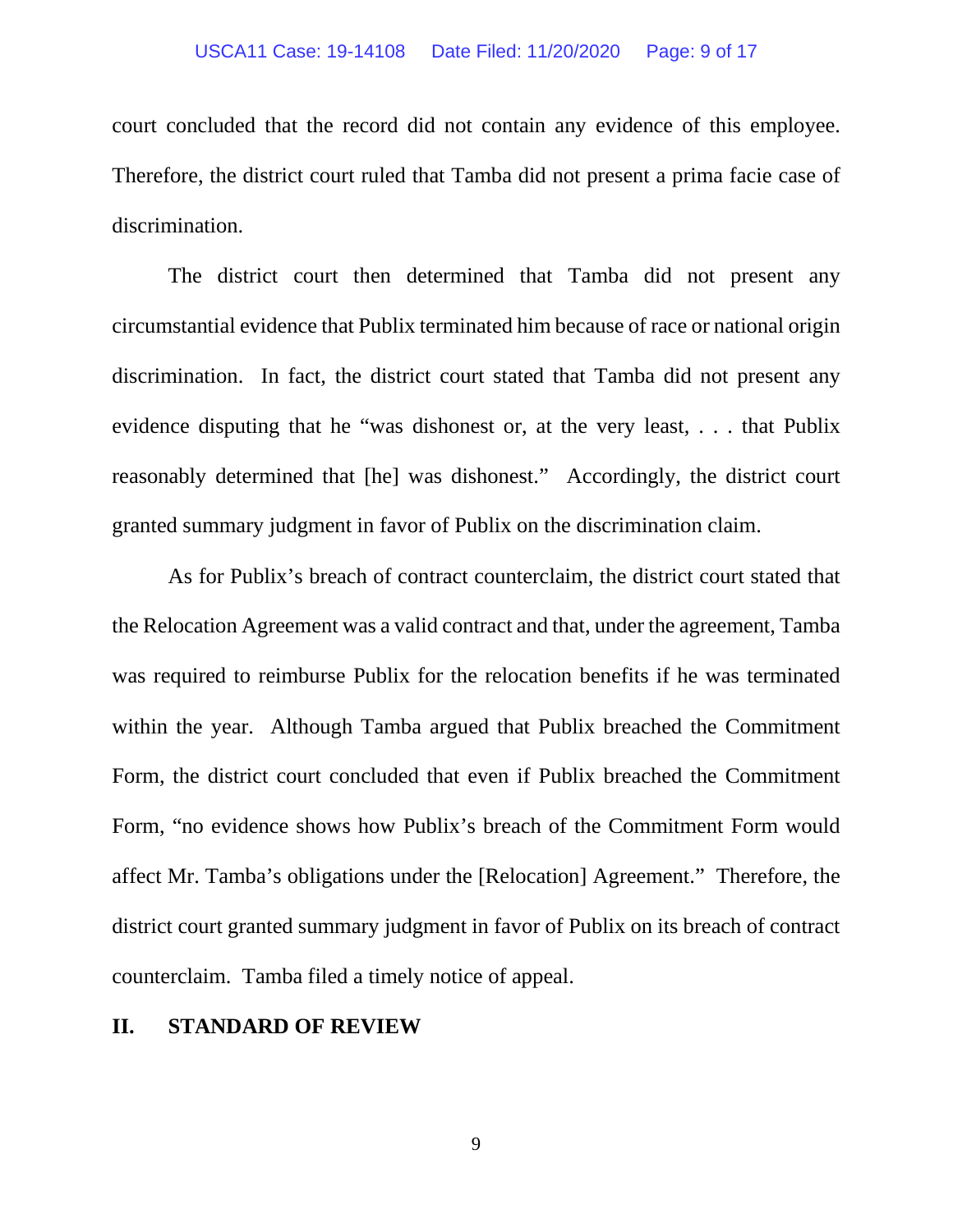"We review the district court's grant of summary judgment *de novo*." *Maynard v. Bd. of Regents of Div. of Univs. of Fla. Dep't of Educ.*, 342 F.3d 1281, 1288 (11th Cir. 2003).

### **III. ANALYSIS**

On appeal, Tamba raises two issues: (1) whether the district court erred in granting summary judgment in favor of Publix on Tamba's discrimination claim; and (2) whether the district court erred in granting summary judgment in favor of Publix on its breach of contract counterclaim. We discuss each issue in turn.

# **A. Race and National Origin Discrimination Claim**

Title VII prohibits an employer from discharging or otherwise discriminating against an employee based on the employee's "race, color, religion, sex, or national origin." 42 U.S.C. § 2000e-2(a)(1). Similarly, 42 U.S.C. § 1981 "prohibits intentional race discrimination in the making and enforcing of . . . private contracts, including employment contracts." *Ferrill v. Parker Grp., Inc.*, 168 F.3d 468, 472 (11th Cir. 1999). "The test for intentional discrimination in suits under § 1981 is the same as the formulation used in Title VII discriminatory treatment cases." *Id.*

To survive summary judgment on a discrimination claim based on circumstantial evidence, an employee generally must satisfy the burden-shifting framework established by *McDonnell Douglas Corp. v. Green*, 411 U.S. 792, 802 (1973). *Maynard*, 342 F.3d at 1289. Under this framework, the employee has the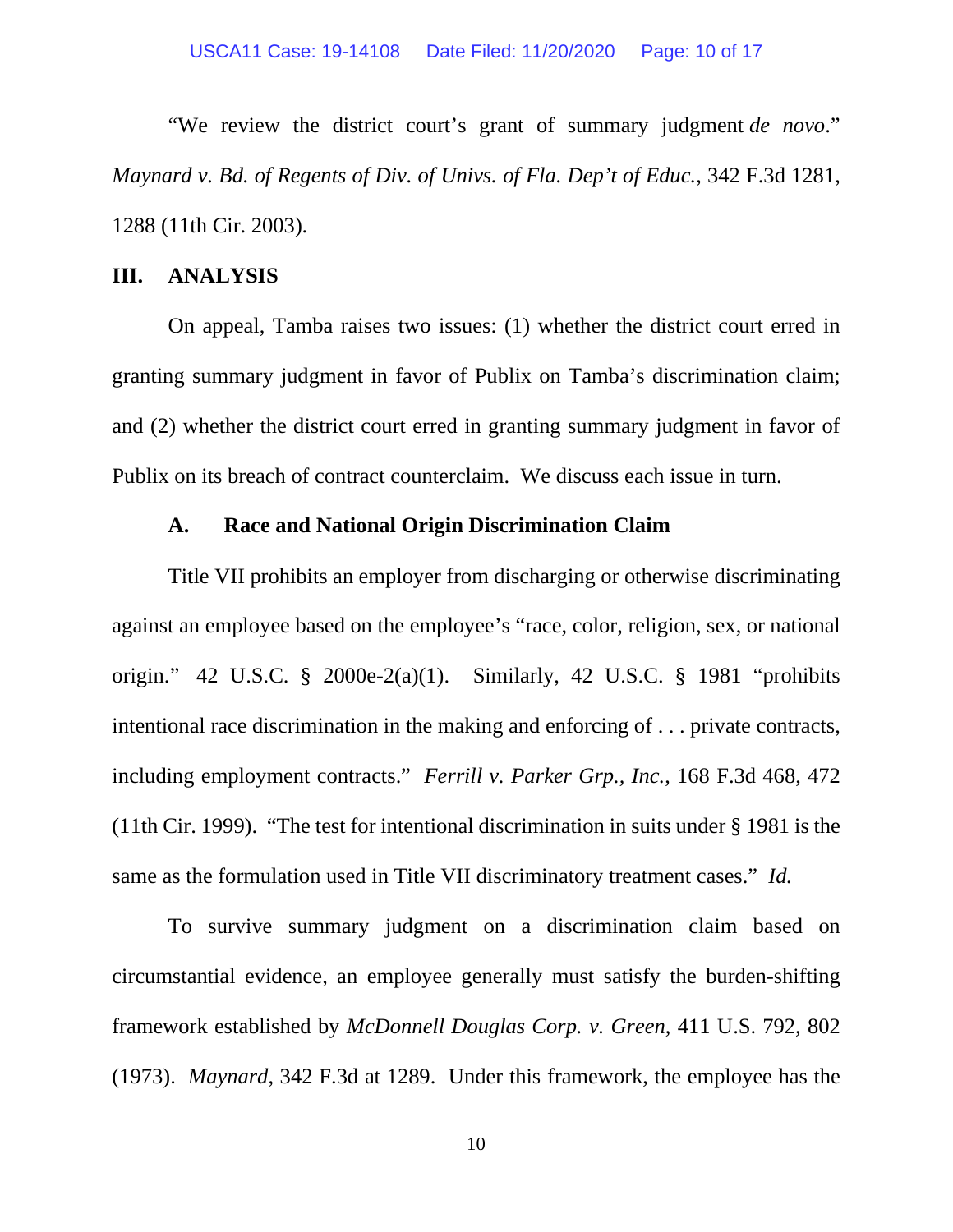initial burden to establish a prima facie case of discrimination by proving that: (1) he is a member of a protected class; (2) he was qualified for the job; (3) he suffered an adverse employment action; and (4) "similarly situated employees outside of the protected class were treated differently." *Holland v. Gee*, 677 F.3d 1047, 1055 (11th Cir. 2012). Under the similarly situated requirement, the employee must prove that he and his comparators are "similarly situated in all material respects." *Lewis v. City of Union City*, 918 F.3d 1213, 1227–28 (11th Cir. 2019) (en banc). This means that the employee and his comparators must have been engaged in the same basic conduct and subjected to the same work rules. *Id.* For example, if an employee was terminated for violating an employer's dishonesty policy, the employee's similarly situated comparators must have been found to have violated the employer's dishonesty policy as well. *See, e.g.*, *Willis v. Publix Super Markets, Inc.*, 619 F. App'x 960, 962 (11th Cir. 2015).

If the employee makes out his prima facie case of discrimination, the burden shifts to the employer to proffer a "legitimate, nondiscriminatory reason for its decision." *Holland*, 677 F.3d at 1055 (quoting *Wilson v. B/E Aerospace, Inc.*, 376 F.3d 1079, 1087 (11th Cir. 2004)). "If such reasons are identified, [the employee] then bears the ultimate burden of proving them to be a pretext for" discrimination. *Damon v. Fleming Supermarkets of Fla., Inc.*, 196 F.3d 1354, 1361 (11th Cir. 1999). In cases were an employee was discharged for violating a work rule, pretext may be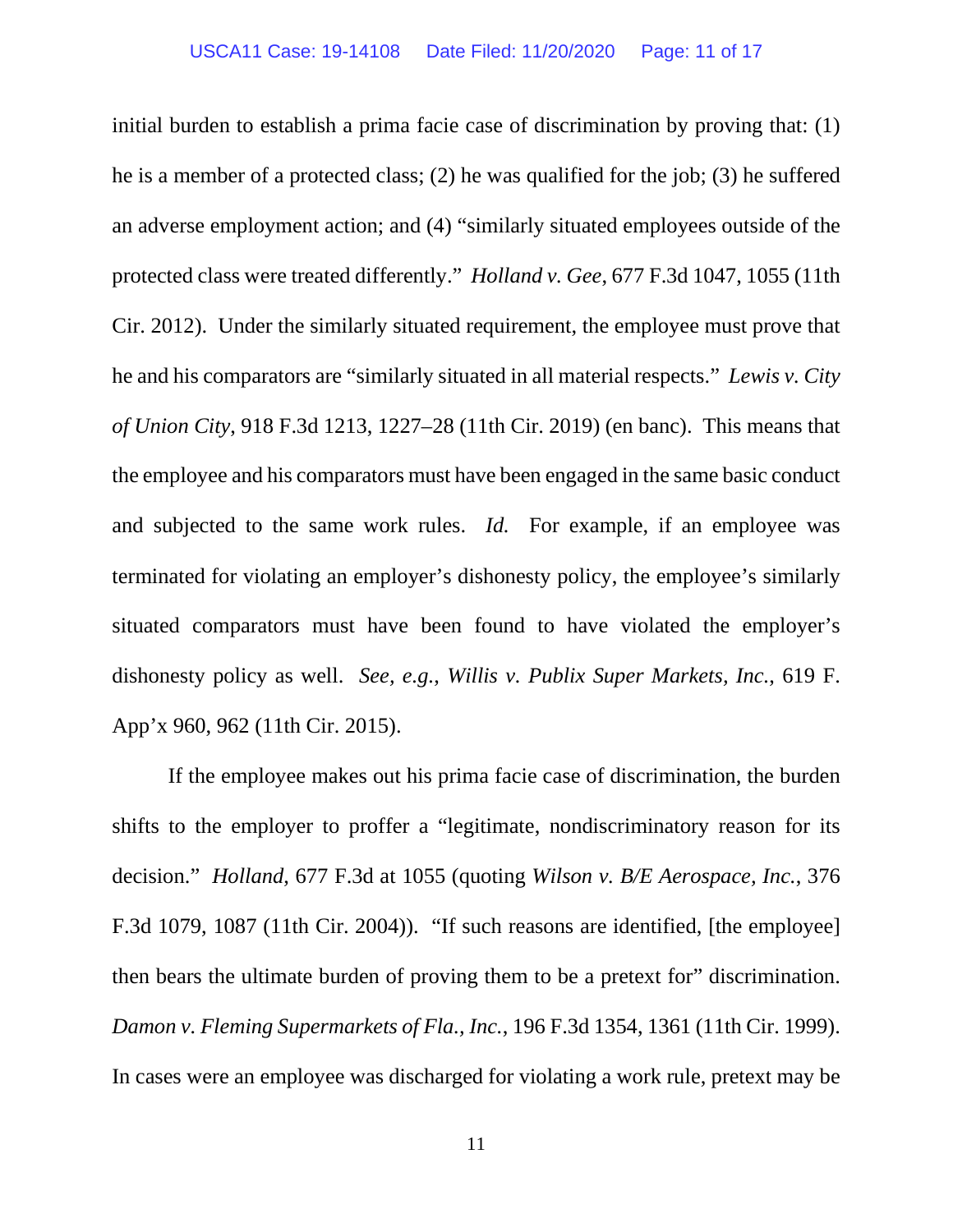established when the employee "submits evidence (1) that [he] did not violate the cited work rule, or (2) that if [he] did violate the rule, other employees outside the protected class, who engaged in similar acts, were not similarly treated." *Id.* at 1363.

Aside from the *McDonnell Douglas* framework, however, an employee can still survive summary judgment by presenting "circumstantial evidence that creates a triable issue concerning the employer's discriminatory intent." *Smith v. Lockheed-Martin Corp.*, 644 F.3d 1321, 1328 (11th Cir. 2011). "A triable issue of fact exists if the record, viewed in a light most favorable to the plaintiff, presents 'a convincing mosaic of circumstantial evidence that would allow a jury to infer intentional discrimination by the decisionmaker." *Id.* (footnote omitted) (quoting *Silverman v*. *Bd. of Educ.*, 637 F.3d 729, 734 (7th Cir. 2011)). The defendant could point to "(1) suspicious timing, ambiguous statements . . . , and other bits and pieces from which an inference of discriminatory intent might be drawn, (2) systematically better treatment of similarly situated employees, and (3) that the employer's justification is pretextual." *Lewis v. City of Union City*, 934 F.3d 1169, 1185 (11th Cir. 2019) (quotation marks omitted and alteration in original).

Tamba argues that the district court erred in granting summary judgment on his race and national origin discrimination claim for several reasons. First, he argues that he established a prima facie case of race and national origin discrimination,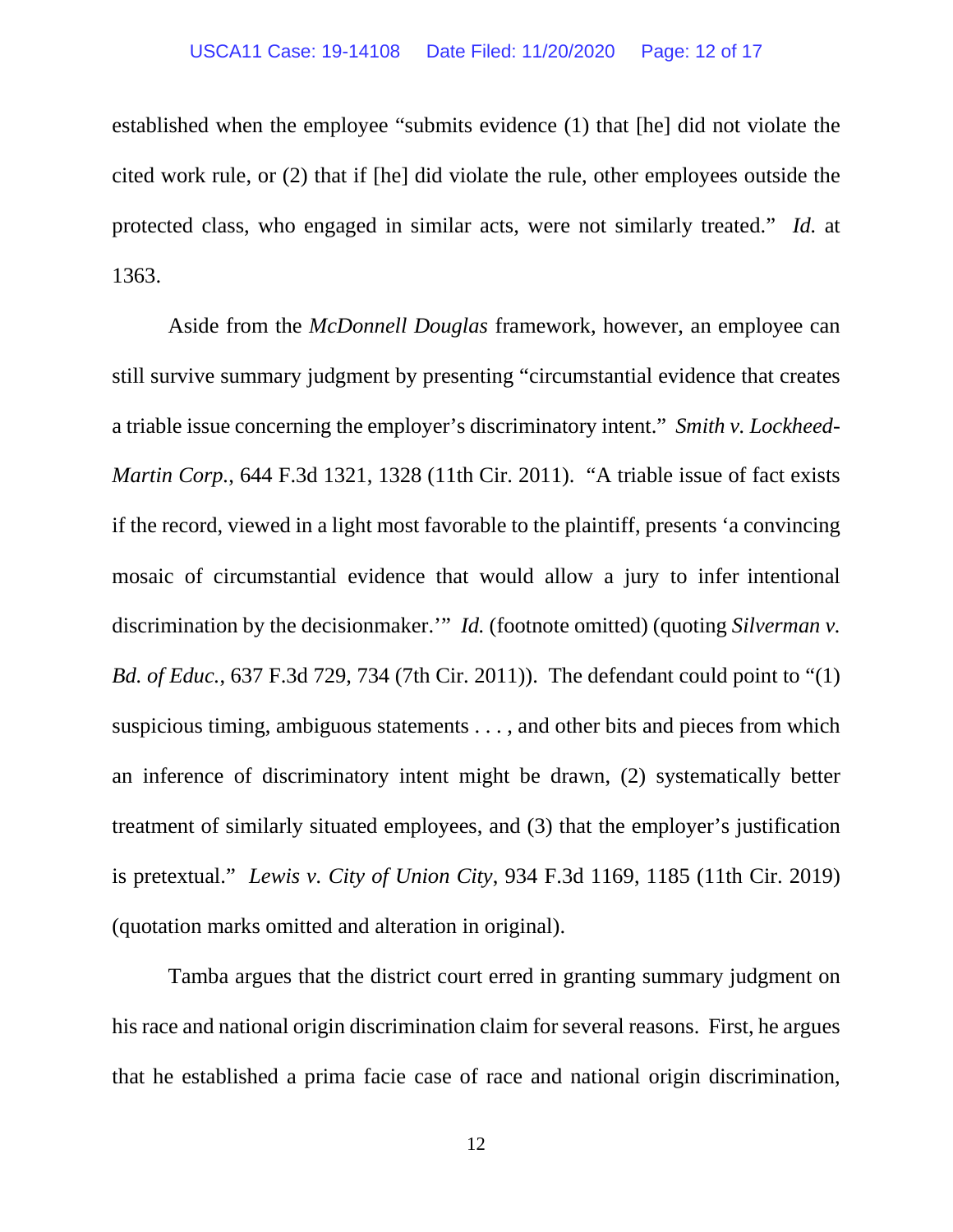asserting that XX, a white non-immigrant, is a proper comparator under the *McDonnell Douglas* framework. Tamba claims that XX similarly damaged property but failed to file an incident report, while Tamba did file a report. Tamba notes that the record does not show Publix investigated surveillance footage of XX's accident and that XX was not terminated by Publix. Second, Tamba argues that Publix's reason for terminating his employment was pretextual. He argues—broadly and without record citations—that while dishonesty is a legitimate reason for employment termination, at times Publix opted to demote dishonest persons or overlook white non-immigrant employees who failed to complete incident reports after damaging Publix property. He also argues that a jury should determine whether he acted dishonestly and whether Publix's proffered reason for his termination is valid. And third, stepping aside from *McDonnell Douglas*, Tamba contends that circumstantial evidence precludes summary judgment. He argues that Harvard, an African-American non-immigrant, was abusive to employees and was suspended, not terminated. Because Tamba was terminated, not suspended, he argues that this shows that Publix treated Harvard more favorably. Tamba also "suspects" that Chambers was the ultimate decisionmaker and intentionally discriminated against him.

We disagree with Tamba's arguments. First, Tamba has not established a prima facie case of discrimination because he cannot identify similarly situated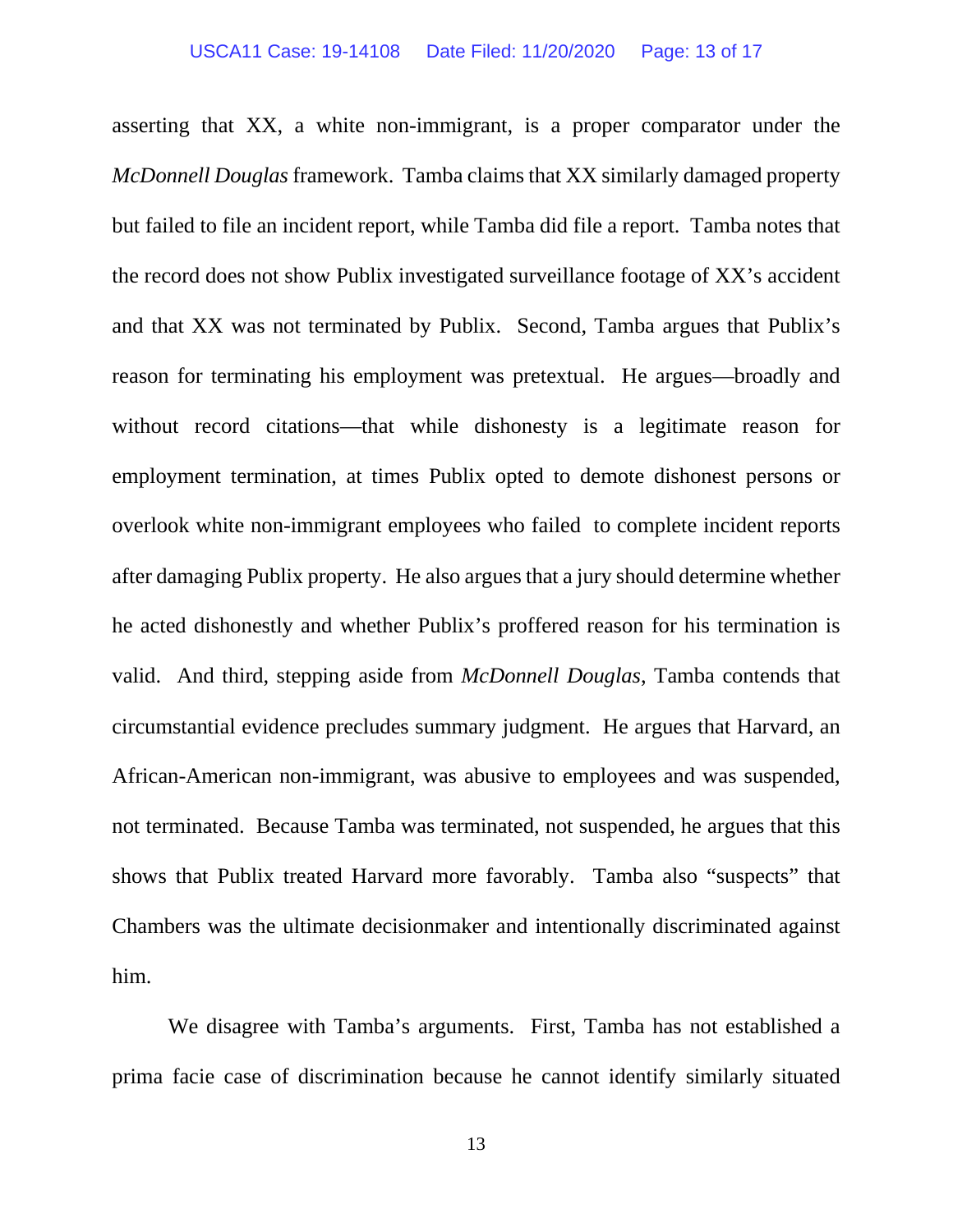comparators. *See Lewis*, 918 F.3d at 1227–28. Tamba and XX are not similarly situated in all material respects. The record evidence only demonstrates that Tamba—and not XX—was terminated for dishonesty, not for damaging property. Moreover, a review of the record shows that XX was found to be "[n]ot at fault" for his property damage while Tamba was at fault for his property damage. Crucially, Tamba needed but failed to prove that XX was also disciplined for dishonesty. *See Willis*, 619 F. App'x at 962. Accordingly, they were not proper comparators. Because Tamba failed to prove this, he cannot establish a prima facie case of discrimination and summary judgment was properly granted.

Second, even if Tamba could establish a prima facie case of discrimination, he cannot establish that Publix's purported reason for his employment termination was pretextual. Tamba failed to submit any evidence that he "did not violate" Publix's dishonesty rule or that "other employees outside [his] protected class ... engaged in similar acts" but "were not similarly treated." *See Damon*, 196 F.3d at 1363. Accordingly, Tamba cannot establish that Publix's proffered reason for his termination was pretextual.

And third, Tamba failed to present circumstantial evidence of discrimination to overcome summary judgment. Tamba's argument that Harvard's misconduct and suspension is circumstantial evidence is unavailing as Harvard's alleged misconduct was abuse of an employee and an ethical violation. Moreover, Tamba failed to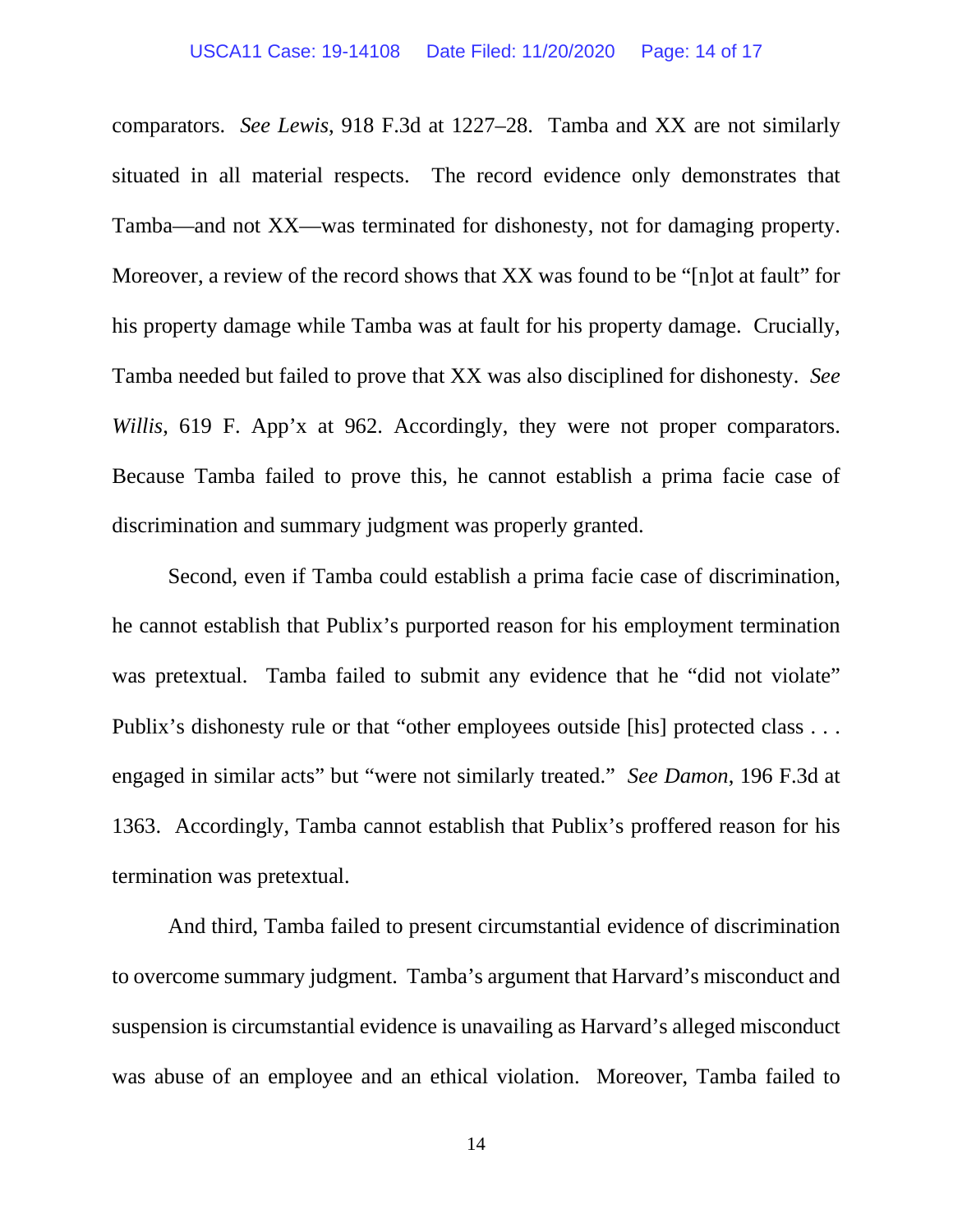### USCA11 Case: 19-14108 Date Filed: 11/20/2020 Page: 15 of 17

present evidence in the record demonstrating that this was systemically better treatment or pretext. *Lewis*, 934 F.3d at 1185. Additionally, Tamba's mere suspicion that Chambers is the ultimate decisionmaker also fails to present a "convincing mosaic" that Publix intentionally discriminated against Tamba. *See Smith*, 644 F.3d at 1328. While Tamba "suspects" that Chambers was involved, he fails to point to anything in the record that would support a reasonable inference that Chambers was the true decisionmaker. Tamba failed to show "(1) suspicious timing, ambiguous statements . . . , and other bits and pieces from which an inference of discriminatory intent might be drawn, (2) systematically better treatment of similarly situated employees, and (3) that the employer's justification is pretextual." *Lewis*, 934 F.3d at 1185. Therefore, the district court properly granted summary judgment in favor of Publix on Tamba's discrimination claim.

# **B. Breach of Contract Claim**

We now turn to Publix's breach of contract counterclaim. Alabama and Florida law share similar elements of a breach of contract claim. To establish a breach of contract claim, a party must show: (1) the existence of a contract; (2) a breach of that contract; and (3) damages. *Compare S. Med. Health Sys., Inc. v. Vaughn*, 669 So. 2d 98, 99 (Ala. 1995), *with Rollins, Inc. v. Butland*, 951 So. 2d 860, 876 (Fla. Dist. Ct. App. 2006).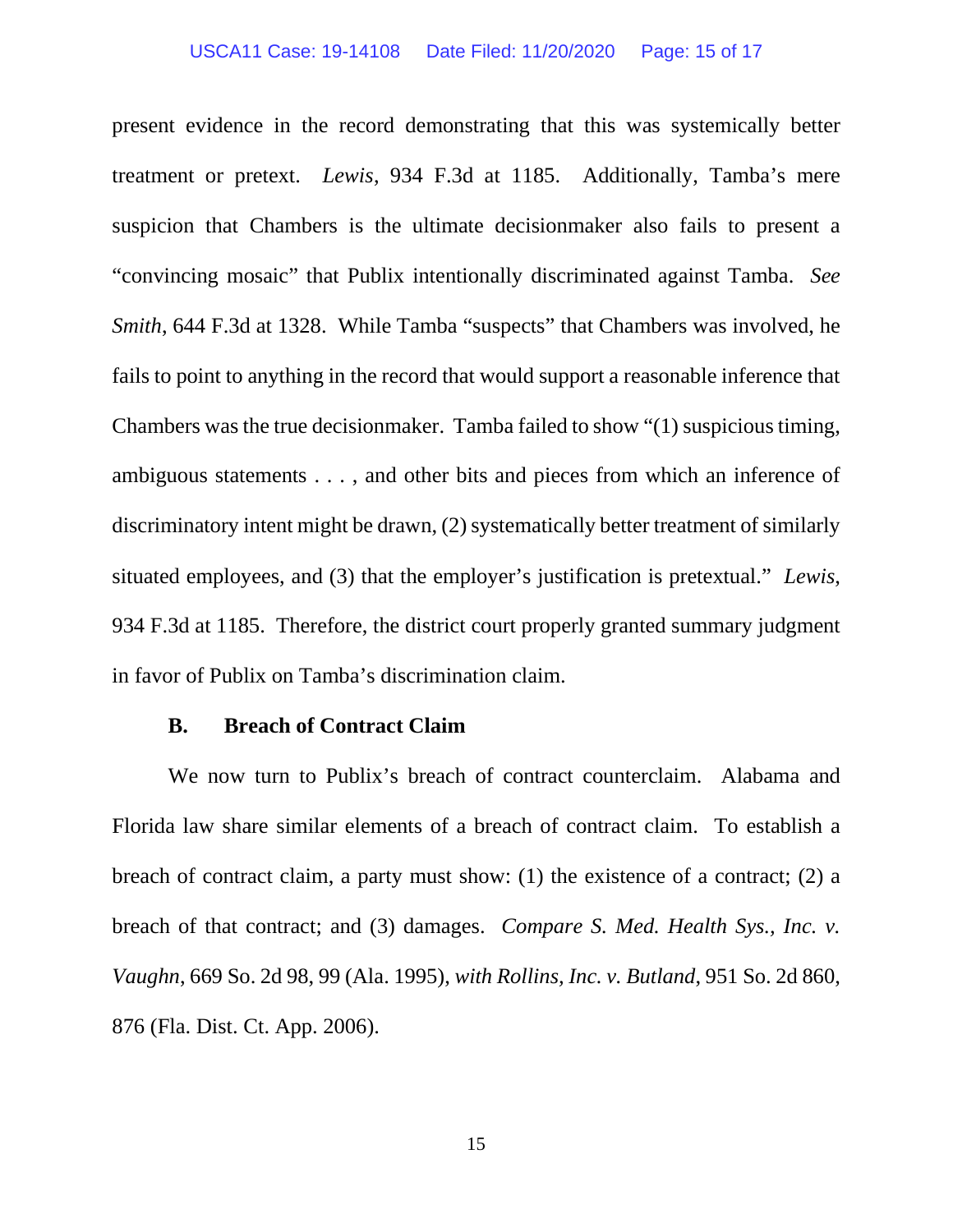### USCA11 Case: 19-14108 Date Filed: 11/20/2020 Page: 16 of 17

Tamba argues that the district court erred in granting summary judgment by largely echoing the argument he made before the district court, i.e., the Relocation Agreement and Commitment Form should be read together, and because Publix failed to perform under the Commitment Form, Tamba should not be forced to perform under the Relocation Agreement. However, Tamba also advances arguments for the first time on appeal claiming that he was misled into signing the documents and that a valid contract between the parties might not have been formed.

We are not persuaded by Tamba's arguments. First, we note our longstanding precedent holds that a party cannot raise an argument for the first time on appeal. *See Access Now, Inc. v. Sw. Airlines Co.*, 385 F.3d 1324, 1331 (11th Cir. 2004). Thus, we decline to consider Tamba's arguments raised for the first time on appeal that he was misled into signing the documents and that a valid contract might not have been formed. *See id.* 

Second, after reviewing the district court's summary judgment order, we cannot find a genuine issue of material fact as to parties' obligations under the Relocation Agreement and Commitment Form. We agree with the district court that even if Publix failed to perform under the Commitment Form, that failure to perform did not affect Tamba's obligations under the separate Relocation Agreement. The record makes clear that Publix provided \$15,246.57 in relocation benefits to Tamba, that Tamba was fired within a year of relocating to McCalla, and that Tamba did not